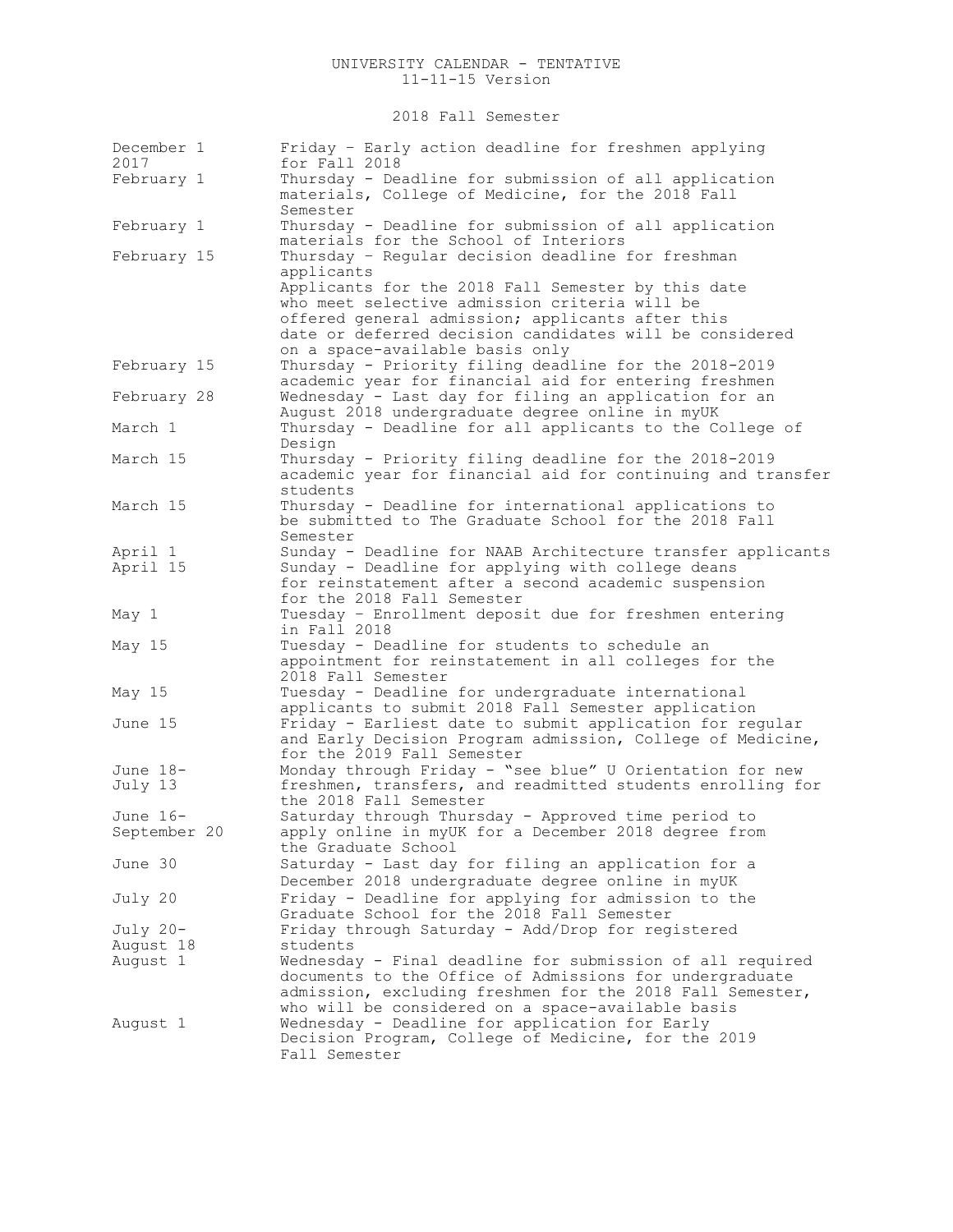2018 Fall Semester

| August 1                  | Wednesday - Last day for students in the Employee<br>Educational Program registered through August 1 to<br>submit EEP form to Human Resource Services to confirm<br>2018 registration and tuition waiver                                          |
|---------------------------|---------------------------------------------------------------------------------------------------------------------------------------------------------------------------------------------------------------------------------------------------|
| August 14-20              | Tuesday through Monday - Registration for new program<br>graduate students                                                                                                                                                                        |
| August 14-20              | Tuesday through Monday - Fall registration for new<br>undergraduate and new program graduate students who<br>entered the University in either the 2018 Four-Week<br>Intersession or Eight-Week Summer Session                                     |
| August 16-20              | Thursday through Monday - Fall registration for new<br>post-baccalaureate students admitted for the Four-<br>Week Intersession, Eight-Week Summer Session or Fall<br>Semester                                                                     |
| August 15                 | Wednesday - "see blue" U Orientation and Registration for<br>new freshmen and transfer students who have been cleared<br>for admission but did not priority register including<br>registration for Evening and Weekend                            |
| August 16                 | Thursday - "see blue" U Orientation and Registration for<br>new international students who have been cleared for<br>admission but did not priority register                                                                                       |
| August 17-25              | Friday through Saturday - K Week for all new undergraduate<br>students                                                                                                                                                                            |
| August 22                 | Wednesday - Payment deadline of registration fees<br>and/or housing and dining fees-if total amount due is<br>not paid as indicated on the account statement, a late<br>payment fee of 1.25 percent of the amount past due<br>will be assessed    |
| August 20-21              | Monday and Tuesday - Opening-of-term add/drop for<br>registered students                                                                                                                                                                          |
| August 20-24              | Monday through Friday - Approved time period for<br>students to change academic majors (note: please<br>check with college for admission deadline)                                                                                                |
| August 21                 | Tuesday - Last day a student may officially drop a<br>course or cancel registration with the University<br>Registrar for a full refund of fees                                                                                                    |
| August 21                 | Tuesday - "see blue" U Orientation and Registration for<br>readmission and non-degree students who have been cleared<br>for admission but did not priority register including<br>registration for Evening and Weekend                             |
| August 22<br>August 22-28 | Wednesday - First day of classes<br>Wednesday through Tuesday - Late registration for<br>returning students who did not priority register and<br>new applicants cleared late for admission. A late<br>fee is assessed students who register late. |
| August 28                 | Tuesday - Last day to add a class for the 2018<br>Fall Semester                                                                                                                                                                                   |
| August 28                 | Tuesday - Last day to officially withdraw from the<br>University or reduce course load and receive an 80<br>percent refund                                                                                                                        |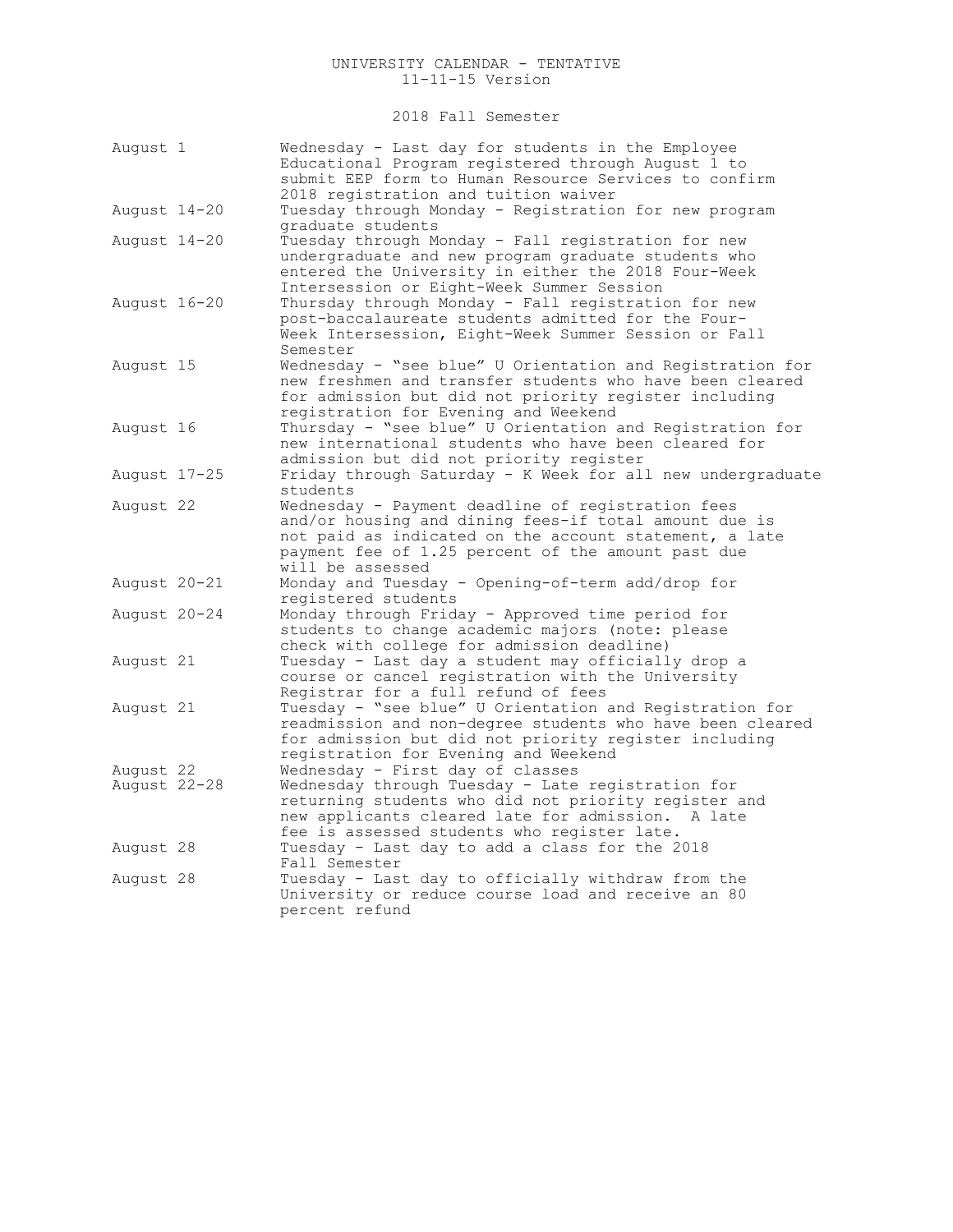2018 Fall Semester

| August 28                 | Tuesday - Last day for students in the Employee<br>Educational Program who registered and/or changed<br>schedules after August 1 to submit EEP form to Human |
|---------------------------|--------------------------------------------------------------------------------------------------------------------------------------------------------------|
|                           | Resource Services to confirm 2018 Fall Semester<br>registration and tuition waiver                                                                           |
| September 3               | Monday - Labor Day - Academic Holiday                                                                                                                        |
| September 12              | Wednesday - Last day to drop a course without it                                                                                                             |
|                           | appearing on the student's transcript                                                                                                                        |
| September 12              | Wednesday - Last day to change grading option (pass/<br>fail to letter grade or letter grade to pass/fail;<br>credit to audit or audit to credit)            |
| September 19              | Wednesday - Last day to officially withdraw from the                                                                                                         |
|                           | University or reduce course load and receive a 50                                                                                                            |
|                           | percent refund                                                                                                                                               |
| September 20              | Thursday - Last day for doctoral candidates for a<br>December degree to submit a Notification of Intent to                                                   |
|                           | schedule a final examination in The Graduate School                                                                                                          |
| September 20              | Thursday - Last day to apply for 2018 Fall Semester                                                                                                          |
|                           | graduate school degree                                                                                                                                       |
| September 20              | Thursday - Deadline for submission of application and                                                                                                        |
|                           | all required documents to the Office of Undergraduate                                                                                                        |
|                           | Admission and University Registrar for change of residency                                                                                                   |
|                           | status for 2018 Fall Semester                                                                                                                                |
| October 8-19              | Monday through Friday - Midterm Grading window is open.                                                                                                      |
|                           | The mid-term grading window will close at midnight on                                                                                                        |
|                           | October 19.                                                                                                                                                  |
| October 15                | Monday - Deadline for submission of application and                                                                                                          |
|                           | all required documents to the Office of Admissions                                                                                                           |
|                           | for undergraduate applicants planning to attend<br>November "see blue" U Orientation (including registration                                                 |
|                           | for spring classes)                                                                                                                                          |
| October 15                | Monday - Midterm of 2018 Fall Semester                                                                                                                       |
| October 16-29             | Tuesday through Monday - Approved time period for                                                                                                            |
|                           | students to change academic majors (note: please                                                                                                             |
|                           | check with college for admission deadline)                                                                                                                   |
| October 29                | Monday - Deadline for completed AMCAS application,                                                                                                           |
|                           | College of Medicine, for the 2019 Fall Semester                                                                                                              |
| October 29-               | Monday through Tuesday - Priority registration for the                                                                                                       |
| November 20<br>November 2 | 2019 Spring Semester<br>Friday - Last day to withdraw from the University or                                                                                 |
|                           | reduce course load. Students can withdraw or reduce                                                                                                          |
|                           | course load after this date only for "urgent non-academic                                                                                                    |
|                           | reasons."                                                                                                                                                    |
| November 8                | Thursday - Last day candidates for the December 2018 degree                                                                                                  |
|                           | can schedule a final examination in the Graduate School                                                                                                      |
| November 16               | Friday - 2019 Spring Semester "see blue" U Orientation for                                                                                                   |
|                           | new and readmitted undergraduate students                                                                                                                    |
| November 21-24            | Wednesday through Saturday - Thanksgiving - Academic<br>Holidays                                                                                             |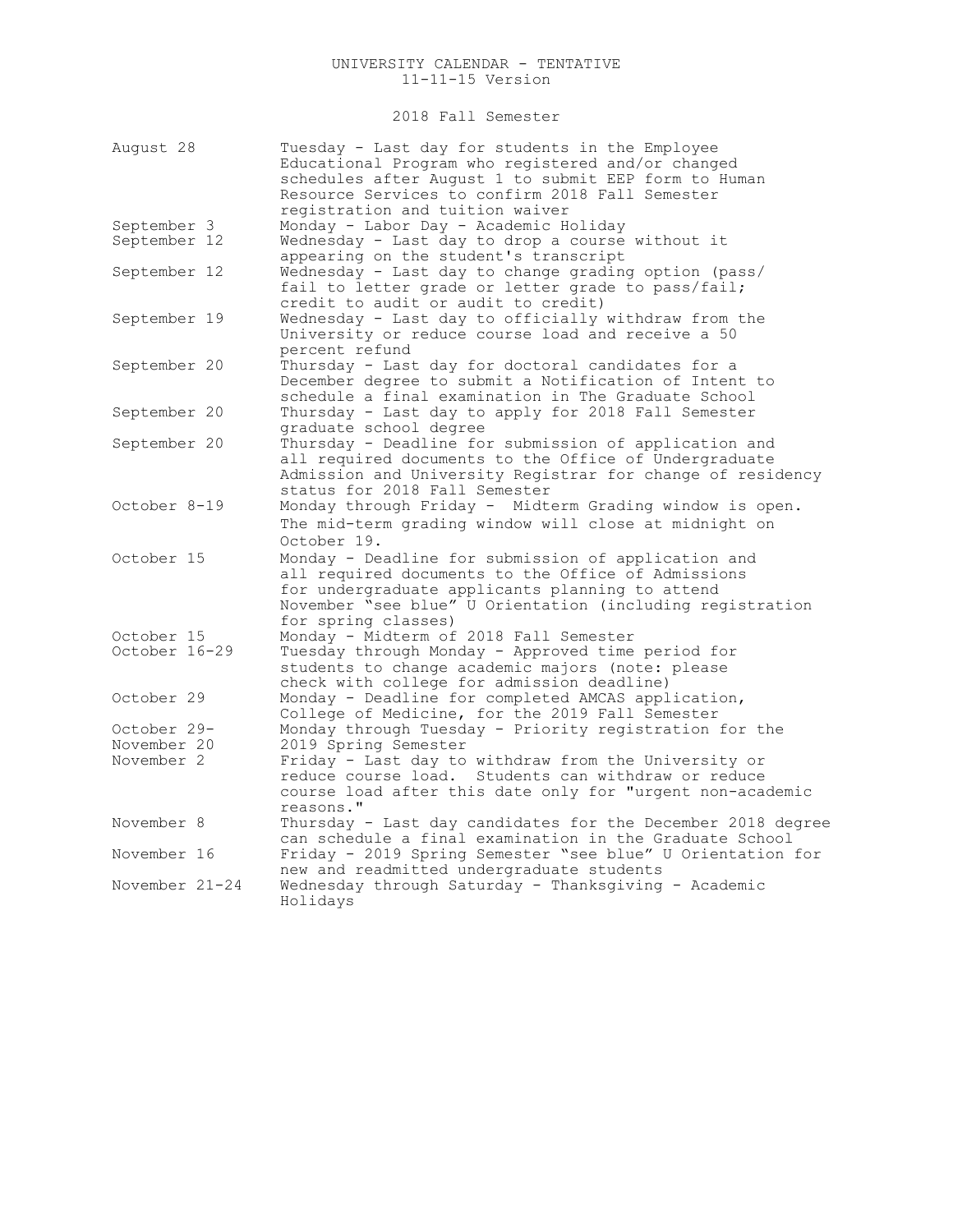2018 Fall Semester

| November 26-               | Monday through Monday - Add/Drop for registered                                                                                                                       |  |  |  |  |  |
|----------------------------|-----------------------------------------------------------------------------------------------------------------------------------------------------------------------|--|--|--|--|--|
| December 17<br>November 30 | students for the 2019 Spring Semester                                                                                                                                 |  |  |  |  |  |
|                            | Friday - Last day for filing an application for a May 2019<br>undergraduate degree online in myUK                                                                     |  |  |  |  |  |
| December 1                 | Saturday - Deadline for submission of application and<br>receipt of all materials for admission, readmission or<br>transfer to the College of Law for the 2019 Spring |  |  |  |  |  |
| December 1                 | Semester                                                                                                                                                              |  |  |  |  |  |
|                            | Saturday - Early Action application deadline for<br>freshmen applying for Fall 2019                                                                                   |  |  |  |  |  |
| November 29                | Thursday - Last day candidates for a December 2018 degree<br>can sit for a final examination                                                                          |  |  |  |  |  |
| December 3                 | Monday - Deadline for applying for admission to the<br>Graduate School for the 2019 Spring Semester                                                                   |  |  |  |  |  |
| December 3-17              | Monday through Monday - Final Grading window is open.<br>The<br>final deadline for submission of grades online in the<br>grading portal is midnight, December 17.     |  |  |  |  |  |
| December 5                 | Wednesday - Last day for students in the Employee<br>Program registered through December 5 to submit EEP<br>form to Human Resource Services to confirm 2019 Spring    |  |  |  |  |  |
| December 7                 | Semester registration and tuition waiver<br>Friday - Last day of classes                                                                                              |  |  |  |  |  |
| December 7                 | Friday - Last day candidates for December 2018 degree to<br>submit thesis/dissertation for formal review by The<br>Graduate School                                    |  |  |  |  |  |
| December 10-14             | Monday through Friday - Final Examinations                                                                                                                            |  |  |  |  |  |
| December 14                | Friday - End of 2018 Fall Semester                                                                                                                                    |  |  |  |  |  |
| December 14                | Friday- Last day for candidates for a a December 2018<br>degree to submit a thesis/dissertation to the Graduate<br>School                                             |  |  |  |  |  |
| December 14                | Friday - December Commencement                                                                                                                                        |  |  |  |  |  |
| December 17                | Monday - Final deadline for submission of grades online in<br>the grading portal is midnight                                                                          |  |  |  |  |  |

# SUMMARY OF TEACHING DAYS, FALL SEMESTER 2018

|           | Mon. | Tues. | Wed. | Thurs. | Fri. | Sat. | Teaching Days |    |
|-----------|------|-------|------|--------|------|------|---------------|----|
| August    |      |       |      |        |      |      | August        | 9  |
| September |      |       | 4    | 4      | 4    | 5    | September     | 24 |
| October   | ς.   |       |      | 4      | 4    | 4    | October       | 27 |
| November  |      | 4     |      | 4      | 4    |      | November      | 22 |
| December  |      |       |      |        |      |      | December      | 7  |
| Totals    | 14   | ל ו   |      |        | 15   | 15   |               | 89 |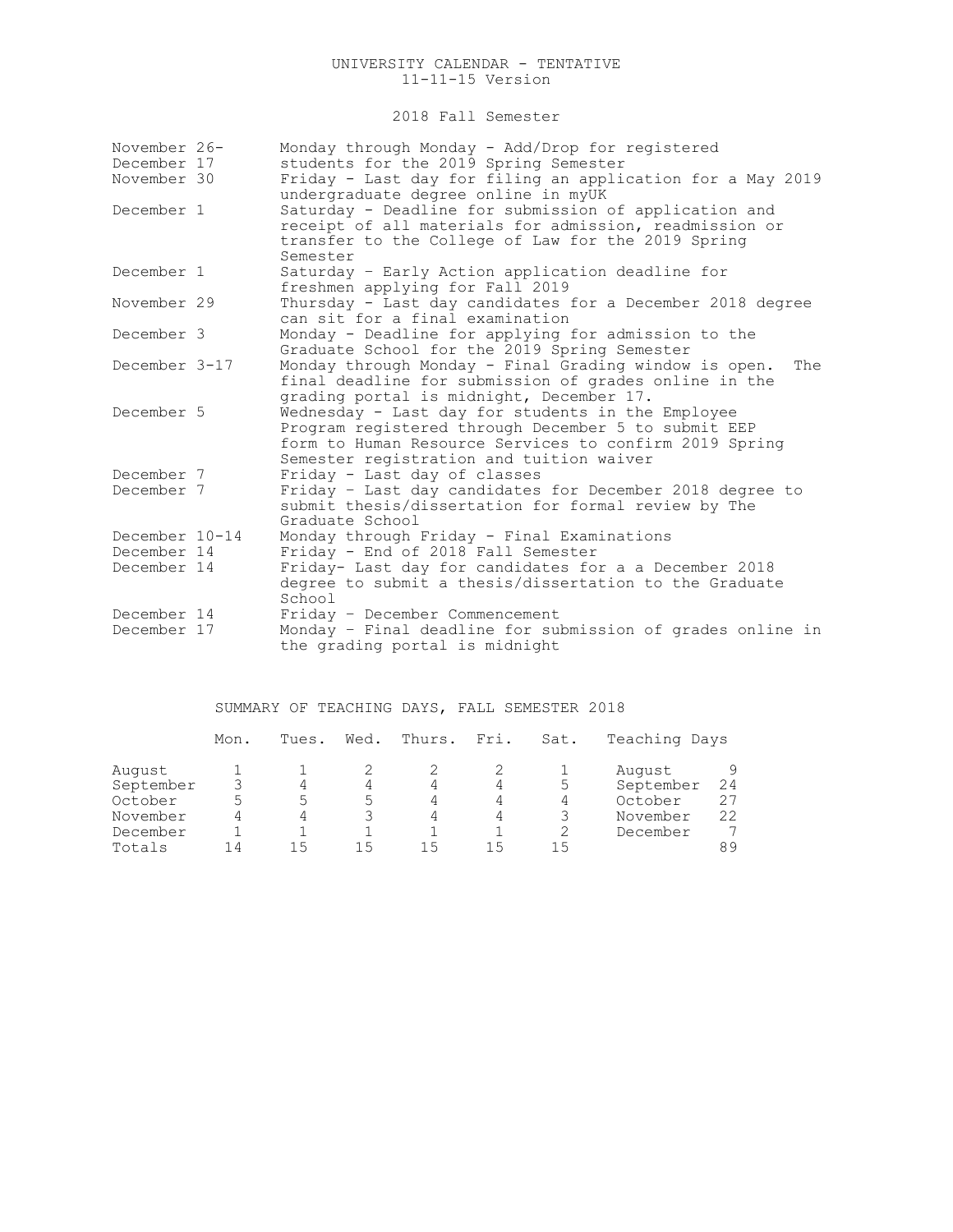# 2019 Spring Semester

| February 15<br>2018                 | Thursday - Priority filing deadline for the 2018-2019<br>academic year for financial aid for entering freshmen                                                                                                                                   |
|-------------------------------------|--------------------------------------------------------------------------------------------------------------------------------------------------------------------------------------------------------------------------------------------------|
| February 28<br>2018                 | Wednesday - Last day for filing an application for an<br>August 2018 undergraduate degree online in myUK                                                                                                                                         |
| March 15<br>2018                    | Thursday - Priority filing deadline for the 2018-2019<br>academic year for financial aid for continuing and<br>transfer students                                                                                                                 |
| August 15<br>2018                   | Wednesday - Deadline for international applications to<br>be submitted to The Graduate School for the 2019<br>Spring Semester                                                                                                                    |
| September 15<br>2018                | Saturday - Deadline for applying with college deans<br>for reinstatement after a second academic suspension<br>for the 2018 Spring Semester                                                                                                      |
| September 16-<br>February 20        | Sunday through Wednesday - Approved time period to<br>apply myUK for a May 2019 degree from the Graduate<br>School                                                                                                                               |
| October 1<br>2018                   | Monday - Deadline for students to schedule an<br>appointment for reinstatement in all colleges for the<br>2019 Spring Semester                                                                                                                   |
| October 14<br>2018                  | Sunday - Deadline for submission of application and<br>all required documents to the Office of Admissions<br>for undergraduate applicants planning to attend<br>November "see blue" U Orientation (including registration<br>for spring classes) |
| October 14<br>2018<br>November 16   | Sunday - Deadline for undergraduate international<br>applicants to submit 2019 Spring Semester application<br>Friday - "see blue" U Orientation for freshmen, transfer,                                                                          |
| 2018<br>November 27<br>2018         | readmission students admitted for Spring 2019<br>Tuesday - Final deadline for submission of<br>application and all required documents to the Office<br>of Admissions for undergraduate admission for the<br>2019 Spring Semester                 |
| November 26-<br>December 17<br>2018 | Monday through Monday - Add/Drop for registered<br>students for the 2019 Spring Semester                                                                                                                                                         |
| November 30<br>2018                 | Friday - Last day for filing an application for a<br>May 2019 undergraduate degree online in myUK                                                                                                                                                |
| December 3<br>2018                  | Monday - Deadline for applying for admission to<br>the Graduate School for the 2019 Spring<br>Semester                                                                                                                                           |
| December 5<br>2018                  | Wednesday - Last day for students in the Employee<br>Educational Program registered through December 5 to<br>submit EEP form to Human Resource Services to confirm<br>2019 Spring Semester registration and tuition waiver                       |
| January 2-5                         | Wednesday through Saturday - Opening-of-term add/drop for<br>registered students                                                                                                                                                                 |
| January 2-7                         | Wednesday through Monday - Registration for new program<br>graduate students                                                                                                                                                                     |
| January 3-7                         | Thursday through Monday - Registration for new post-<br>baccalaureate students                                                                                                                                                                   |
| January 4                           | Friday - International Student "see blue" U Orientation                                                                                                                                                                                          |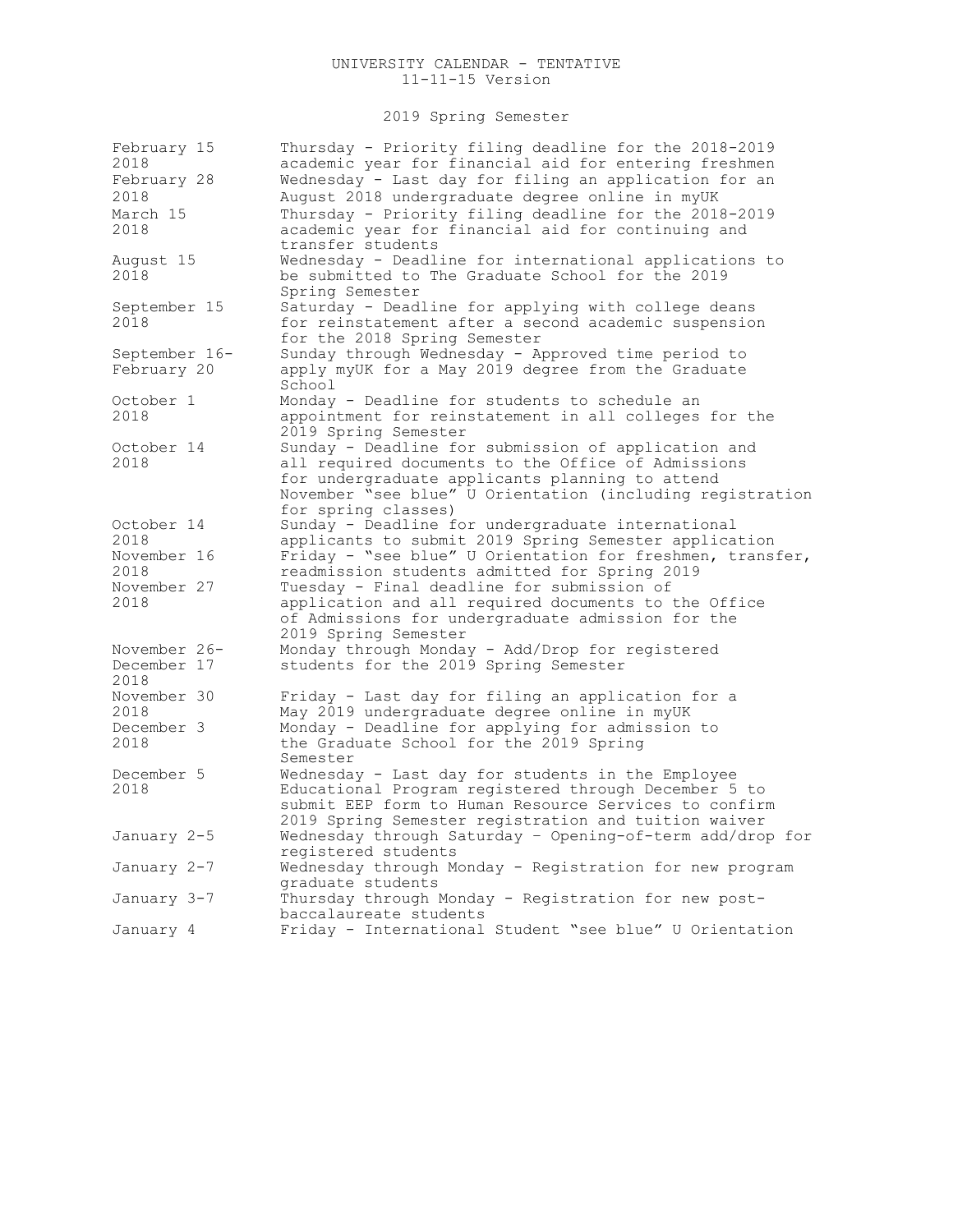2019 Spring Semester

| January 7    | Monday - "see blue" U Orientation and Registration for new<br>freshman and transfer students who have been cleared for<br>admission but did not priority register, including<br>registration for Evening and Weekend                                   |
|--------------|--------------------------------------------------------------------------------------------------------------------------------------------------------------------------------------------------------------------------------------------------------|
| January 7–8  | Monday and Tuesday - Opening-of-term add/drop for<br>registered students                                                                                                                                                                               |
| January 8    | Tuesday - Last day a student may officially drop a<br>course or cancel registration with the University<br>Registrar for a full refund of fees                                                                                                         |
| January 8    | Tuesday - "see blue" U Orientation and Registration for<br>readmission and non-degree students including registration<br>for Evening and Weekend                                                                                                       |
| January 9    | Wednesday - First day of classes                                                                                                                                                                                                                       |
| January 9-15 | Wednesday through Tuesday - Late registration for<br>returning students who did not priority register and<br>new applicants cleared late for admission. A late<br>fee is assessed students who register late.                                          |
| January 15   | Tuesday - Last day to add a class for the 2019 Spring<br>Semester                                                                                                                                                                                      |
| January 15   | Tuesday - Last day to officially withdraw from the<br>University or reduce course load and receive an 80<br>percent refund                                                                                                                             |
| January 15   | Tuesday - Last day for students in the Employee<br>Educational Program who registered and/or changed schedules<br>after December 5 to submit EEP form to Human Resource<br>Services to confirm 2019 Spring Semester registration and<br>tuition waiver |
| January 21   | Monday - Martin Luther King Birthday - Academic<br>Holiday                                                                                                                                                                                             |
| January 22   | Tuesday - Payment deadline of registration fees and/or<br>housing and dining fees-if total amount due is not<br>paid as indicated on the account statement, a late<br>payment fee of 1.25 percent of the amount past due<br>will be assessed           |
| January 30   | Wednesday - Last day to drop a course without it<br>appearing on the student's transcript                                                                                                                                                              |
| January 30   | Wednesday - Last day to change grading option (pass/<br>fail to letter grade or letter grade to pass/fail;<br>credit to audit or audit to credit)                                                                                                      |
| February 1   | Friday - Deadline for international applications to<br>be submitted to The Graduate School for the 2019 Fall<br>Semester                                                                                                                               |
| February 1   | Friday - Preferred deadline for submitting application<br>for admission to the College of Dentistry for the 2019<br>Fall Semester                                                                                                                      |
| February 6   | Wednesday - Last day to officially withdraw from the<br>University or reduce course load and receive a<br>50 percent refund                                                                                                                            |
| February 7   | Thursday - Deadline for submission of application and<br>all required documents to the Office of Undergraduate<br>Admission and University Registrar for change of residency<br>status for 2019 Spring Semester                                        |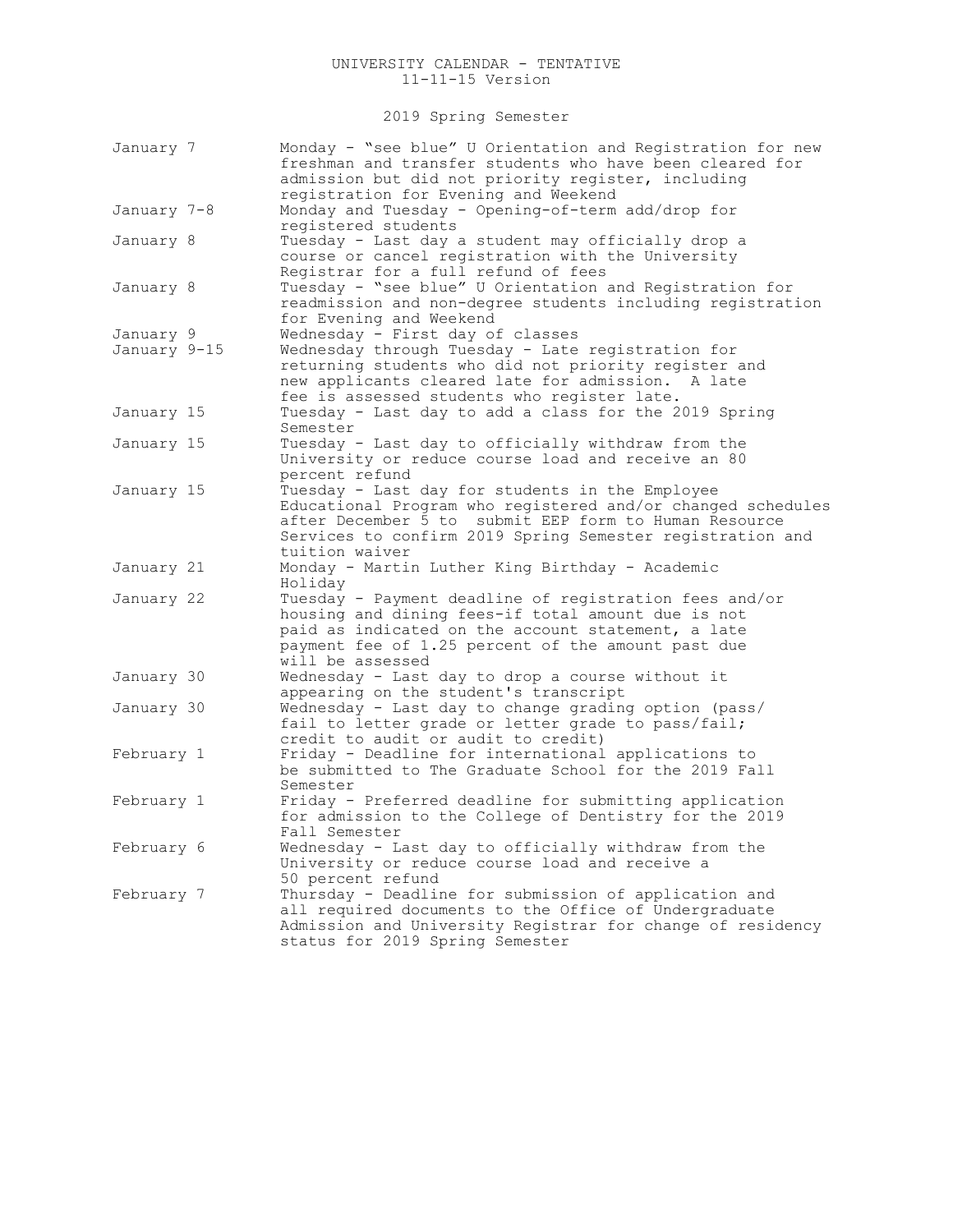2019 Spring Semester

| February 20                                              | Wednesday - Last day for doctoral candidates for a May<br>2018 degree to submit a Notification of Intent to<br>schedule a final examination in The Graduate School                                                                                                                                   |
|----------------------------------------------------------|------------------------------------------------------------------------------------------------------------------------------------------------------------------------------------------------------------------------------------------------------------------------------------------------------|
| February 20                                              | Wednesday - Last day to apply for May 2019 Graduate<br>School degree online in myUK                                                                                                                                                                                                                  |
| February 25-<br>March 8                                  | Monday through Friday - Midterm Grading window is<br>The mid-term grading window will close at midnight<br>open.                                                                                                                                                                                     |
| February 25-<br>April 17                                 | on March 8.<br>Monday through Wednesday - Students are prohibited<br>from changing academic major                                                                                                                                                                                                    |
| February 26                                              | Tuesday - Last day for submission of application for<br>admission to the College of Law for the 2019 Fall<br>Semester                                                                                                                                                                                |
| February 28                                              | Thursday - Last day for filing an application for an August<br>2019 undergraduate degree online in myUK                                                                                                                                                                                              |
| March 4<br>March 11-16                                   | Monday - Midterm of 2019 Spring Semester<br>Monday through Saturday - Spring Vacation - Academic<br>Holidays                                                                                                                                                                                         |
| March 25-<br>April 16<br>March 29                        | Monday through Tuesday - Priority registration for the<br>2019 Fall Semester and both 2019 Summer Sessions<br>Friday - Last day to withdraw from the University or<br>reduce course load. Students cam withdraw or reduce<br>course load after this date only for "urgent non-<br>academic reasons." |
| April 4                                                  | Thursday - Last day for candidates for a May 2019 degree to<br>schedule a final examination in The Graduate School                                                                                                                                                                                   |
| April 5                                                  | Friday - Deadline for applying for admission to the<br>Graduate School for the 2019 Four-Week Summer<br>Session                                                                                                                                                                                      |
| April 15                                                 | Monday - Early deadline for an August 2017 degree<br>applications to be submitted in order to have degrees<br>conferred                                                                                                                                                                              |
| April 18                                                 | Thursday - Last day for candidates for a May 2019 degree to<br>sit for a final examination                                                                                                                                                                                                           |
| April 22-<br>May 6                                       | Monday through Monday - Final Grading window is open.<br>The<br>final deadline for submission of grades online in the<br>grading portal is midnight, May 6.                                                                                                                                          |
| April 23-<br>April 29                                    | Tuesday through Monday - Four-Week Intersession<br>registration and add/drop continue for students<br>enrolled in the 2019 Spring Semester                                                                                                                                                           |
| April 23-<br>May 29                                      | Tuesday through Wednesday - Eight-Week Summer Session<br>registration and add/drop continue for students<br>enrolled in the 2019 Spring Semester                                                                                                                                                     |
| April 26<br>April 26                                     | Friday - Last day of classes<br>Friday - Last day candidates for May 2019 degree to submit<br>thesis/dissertation for formal review to The Graduate<br>School                                                                                                                                        |
| April 29-May 3<br>April 30-<br>June 15<br>May 3<br>May 3 | Monday through Friday - Final Examinations<br>Tuesday through Saturday - Add/Drop for priority<br>registered students for the 2019 Fall Semester<br>Friday - End of 2019 Spring Semester<br>Friday - Last day for candidates for a May 2019 degree to                                                |
| May 4                                                    | have a thesis/dissertation accepted by The Graduate School<br>Saturday - Commencement                                                                                                                                                                                                                |
| May 6                                                    | Monday - Final deadline for submission of grades online in<br>the grading portal is midnight                                                                                                                                                                                                         |
| May $6-$<br>August 16                                    | Monday through Friday - College of Pharmacy 15-Week Summer<br>Term                                                                                                                                                                                                                                   |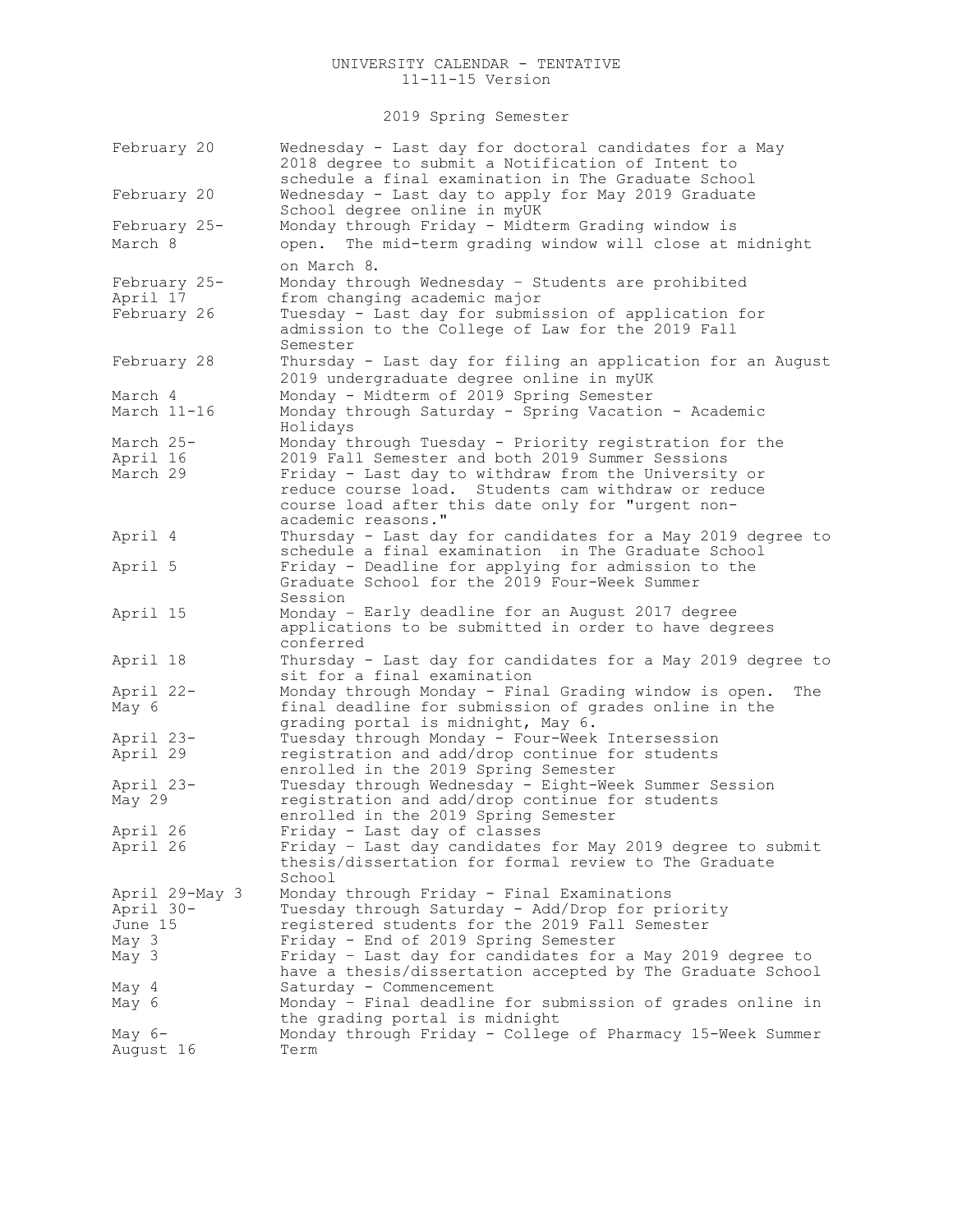# 2019 Spring Semester

# SUMMARY OF TEACHING DAYS, SPRING SEMESTER 2019

|                     | Mon. | Tues. | Wed. | Thurs. | Fri. | Sat. | Teaching Days       |          |
|---------------------|------|-------|------|--------|------|------|---------------------|----------|
| January<br>February |      | 4     | 4    |        |      | 4    | January<br>February | 19<br>24 |
| March               |      |       |      |        |      | 4    | March               | 20       |
| April               |      | 4     | 4    | 4      |      |      | April               | 23       |
| May                 |      |       |      |        |      |      | May                 |          |
| Totals              | 1 ว  | 14    | 15   | 15     | 15   | 14   |                     | 86       |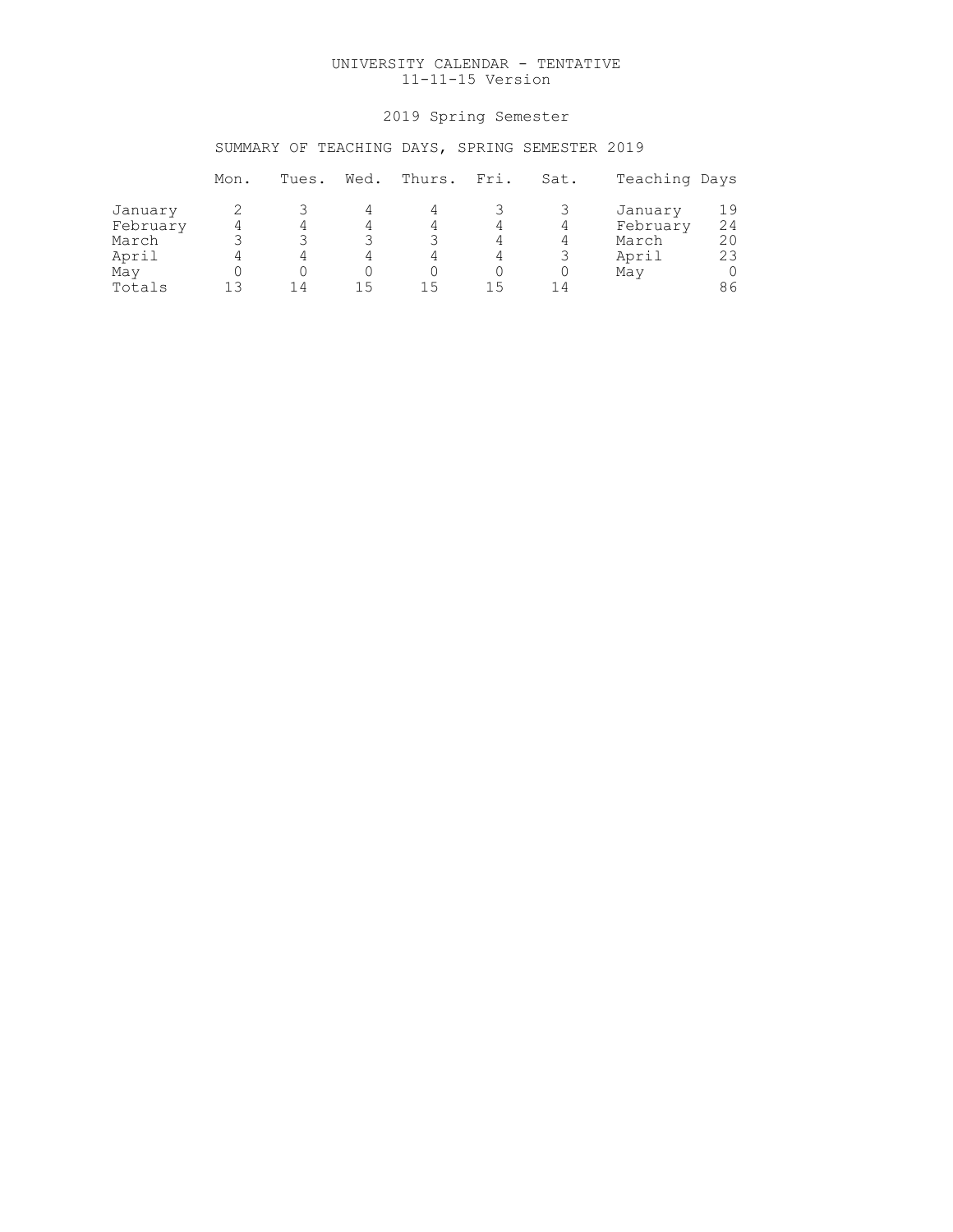2019 Four-Week – First Summer Session

| February 16-<br>June 20 | Saturday through Thursday - Approved time period to<br>apply online in myUK for an August 2019 degree from<br>the Graduate School application                                                          |
|-------------------------|--------------------------------------------------------------------------------------------------------------------------------------------------------------------------------------------------------|
| February 28             | Thursday - Last day for filing an application for an August<br>2018 undergraduate degree online in myUK                                                                                                |
| March 15                | Friday - Priority filing deadline for financial aid for the<br>Four-Week and/or the Eight-Week summer term (s)                                                                                         |
| April 6                 | Saturday - Deadline for applying for admission to the<br>Graduate School for the 2019 Four-Week Summer<br>Session                                                                                      |
| April 15                | Monday - Deadline for submission of application and<br>all required documents to the Office of Admissions<br>for undergraduate admission for the 2019 Four-Week<br>Intersession                        |
| April 23-<br>April 29   | Tuesday through Monday - Four-Week Intersession<br>registration and add/drop continue for students<br>enrolled in the 2019 Spring Semester                                                             |
| May 6                   | Monday - Beginning of College of Pharmacy 15-week<br>Summer Term                                                                                                                                       |
| May 6                   | Monday - "see blue" U Orientation and Registration for new<br>and returning students                                                                                                                   |
| May 6                   | Monday - Deadline for applying for admission to the<br>Graduate School for the 2019 Eight-Week Summer Session                                                                                          |
| May 7<br>May 7          | Tuesday - First day of classes<br>Tuesday - Last day a student may officially drop a<br>course or cancel registration with the University<br>Registrar for a full refund of fees                       |
| May 7-8                 | Tuesday through Wednesday - Late registration for<br>returning students not already registered and new<br>applicants cleared late for admission. A late<br>fee is assessed students who register late. |
| May 8                   | Wednesday - Last day to add a class for the 2019<br>Four-Week Intersession                                                                                                                             |
| May 8                   | Wednesday - Last day to officially withdraw from the<br>University or reduce course load and receive an 80<br>percent refund                                                                           |
| May 8                   | Wednesday - Last day for students in the Employee<br>Educational Program to submit EEP form to Human<br>Resource Services for tuition waiver for the 2019<br>Four-Week Intersession                    |
| May 13                  | Monday - Last day to drop a course without it<br>appearing on the student's transcript                                                                                                                 |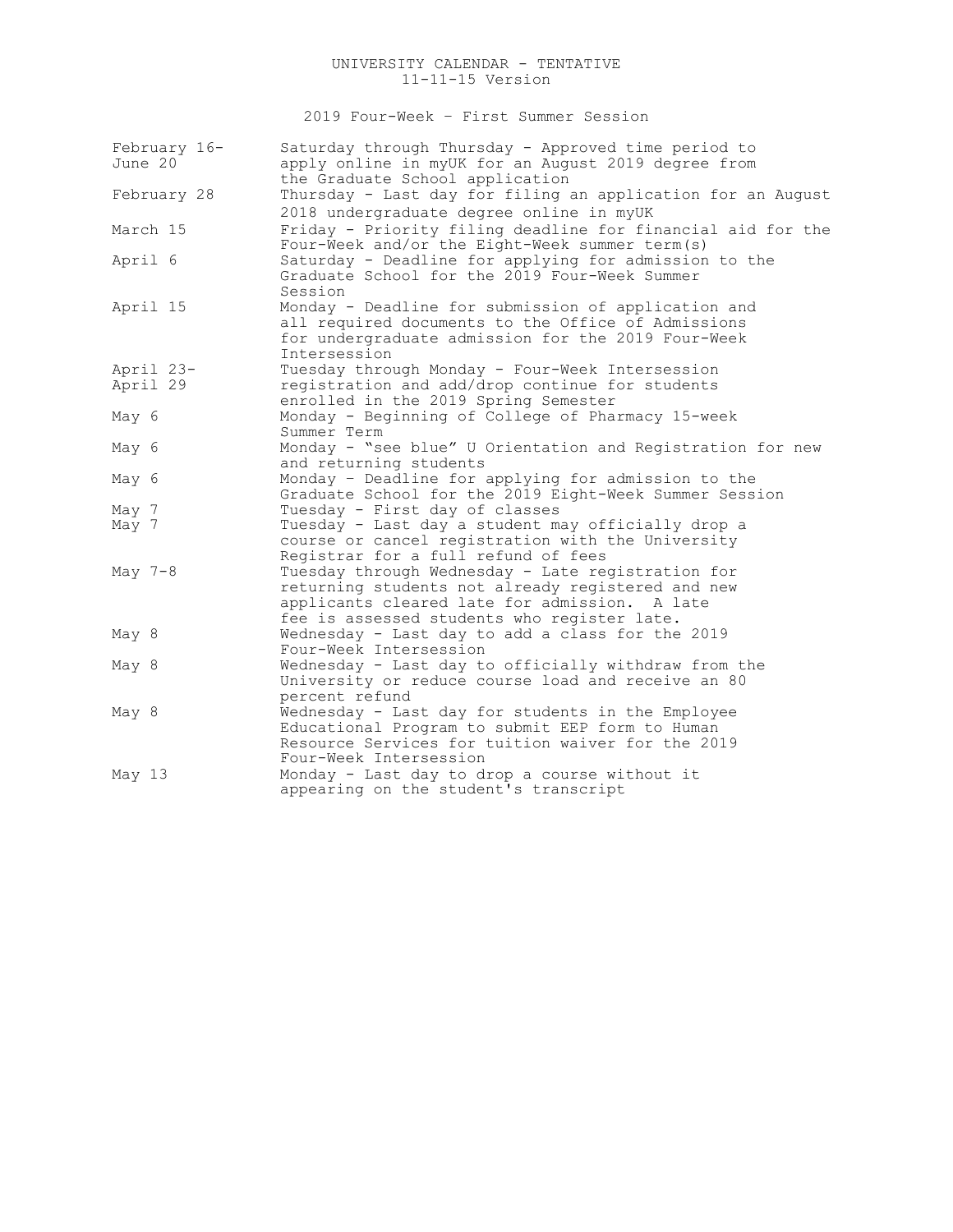2019 Four-Week - First Summer Session

| May $13$  | Monday - Last day to change grading option (pass/fail<br>to letter grade or letter grade to pass/fail; credit |
|-----------|---------------------------------------------------------------------------------------------------------------|
|           | to audit or audit to credit)                                                                                  |
| May 14    | Tuesday - Last day to officially withdraw from the                                                            |
|           | University or reduce course load and receive a 50                                                             |
|           | percent refund                                                                                                |
| May $15-$ | Wednesday through Wednesday - Eight-Week registration                                                         |
| June 5    | and add/drop for students who entered the University                                                          |
|           | in the 2019 Four-Week Intersession                                                                            |
| May 20    | Monday - Midterm of 2019 Four-Week Intersession                                                               |
| May $22$  | Wednesday - Payment deadline of registration fees and/or                                                      |
|           | housing and dining fees-if total amount due is not paid as                                                    |
|           | indicated on the account statement, a late payment fee of                                                     |
|           | 1.25 percent of the amount past due will be assessed                                                          |
| May $21$  | Tuesday - Last day to withdraw from the University or                                                         |
|           | reduce course load. Students can withdraw or reduce course                                                    |
|           | load after this date only for "urgent non-academic                                                            |
|           | reasons."                                                                                                     |
| May 27    | Monday - Memorial Day - Academic Holiday                                                                      |
| May $27-$ | Monday through Friday - Final Grading window is open.<br>The                                                  |
| June 7    | final deadline for submission of grades online in the                                                         |
|           | grading portal is midnight, June 7.                                                                           |
| June 4    | Tuesday - Final Examinations                                                                                  |
| June 4    | Tuesday - End of 2019 Four-Week Intersession                                                                  |
| June 5    | Wednesday - Deadline for submission of application and all                                                    |
|           | required documents to the Office of Undergraduate Admission                                                   |
|           | and University Registrar for change of residency status for                                                   |
|           | the Four-Week and the Eight-Week Summer Sessions                                                              |
| June 7    | Friday - Final deadline for submission of grades online in                                                    |
|           | the grading portal is midnight                                                                                |
| June 20   | Thursday - Last da to apple for August 2019 degree in the                                                     |
|           | Graduate School online in myUK                                                                                |
| June 30   | Sunday - Last day for filing an application for a December                                                    |
|           | 2019 undergraduate degree online in myUK                                                                      |
|           |                                                                                                               |

|  |  |  |  |  |  | SUMMARY OF TEACHING DAYS, 2019 FOUR-WEEK INTERSESSION |
|--|--|--|--|--|--|-------------------------------------------------------|
|--|--|--|--|--|--|-------------------------------------------------------|

|        | Mon. |          |                |          |          |       | Tues. Wed. Thurs. Fri. Sat. Teaching Days |  |
|--------|------|----------|----------------|----------|----------|-------|-------------------------------------------|--|
| May    |      | 4        | $\overline{4}$ |          |          | 4 4 3 | May                                       |  |
| June   |      | $\sim$ 1 | $\cap$         | $\Omega$ | $\Omega$ |       | June                                      |  |
| Totals |      | 5        | 4              |          |          |       |                                           |  |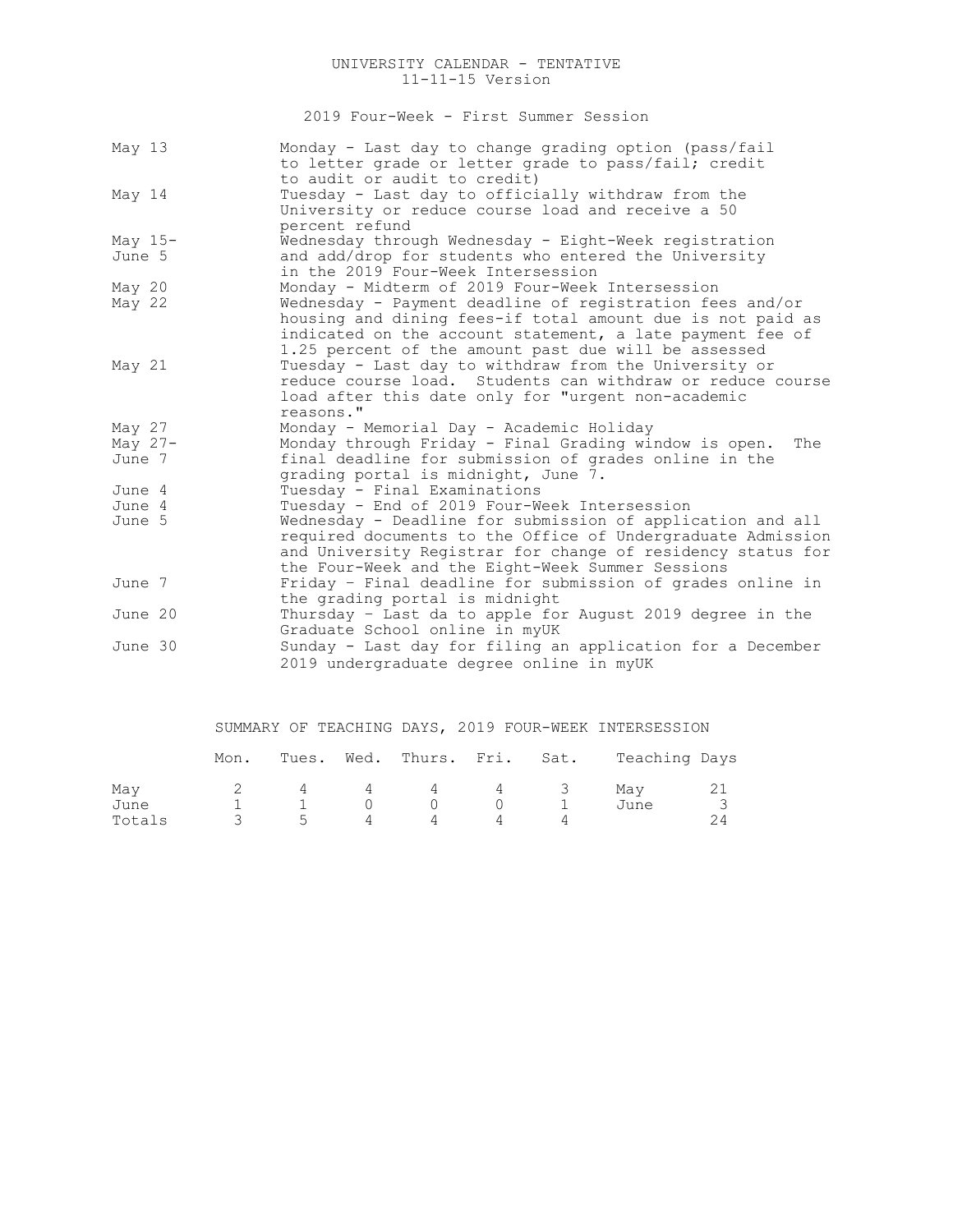2019 Eight-Week - Second Summer Session

| February 28 | Thursday - Last day for filing an application for an August |
|-------------|-------------------------------------------------------------|
|             | 2019 undergraduate degree online in myUK                    |
| March 15    | Friday - Priority filing deadline for financial aid for     |
|             | the Four-Week and/or the Eight-Week Summer Session(s)       |
| April 5     | Friday - Deadline for applying for admission to The         |
|             | Graduate School for the 2019 Four-Week Summer Intersession  |
| April 23-   | Tuesday through Wednesday - Eight-Week Summer Session       |
| May 29      | registration and add/drop continue for students             |
|             | enrolled in the 2019 Spring Semester                        |
| May 6       | Monday - Deadline for applying for admission to the         |
|             | Graduate School for the 2019 Eight-Week Summer Session      |
| May $15$    | Wednesday - Deadline for submission of application and      |
|             | all required documents to the Office of Admissions          |
|             | for undergraduate admission for the 2019 Eight-Week         |
|             | Summer Session                                              |
| May $15-$   | Wednesday through Wednesday - Eight-Week Summer Session     |
| June 5      | registration and add/drop for students who entered the      |
|             | University in the 2019 Four-Week Intersession               |
| June 5      | Wednesday - Deadline for submission of application and all  |
|             | required documents to the Office of Undergraduate Admission |
|             | and University Registrar for change of residency status for |
|             | the Eight-Week Summer Session                               |
| June 5      | Wednesday - "see blue" U Orientation and Registration for   |
|             | new and returning students including registration for       |
|             | Evening and Weekend                                         |
| June 6      | Thursday - Last day a student may officially drop a         |
|             | course or cancel registration with the University           |
|             | Registrar for a full refund of fees                         |
| June 6      | Thursday - First day of classes                             |
| June $6-7$  | Thursday through Friday - Late registration for             |
|             | returning students not already registered and new           |
|             | applicants cleared late for admission. A late               |
|             | fee is assessed students who register late.                 |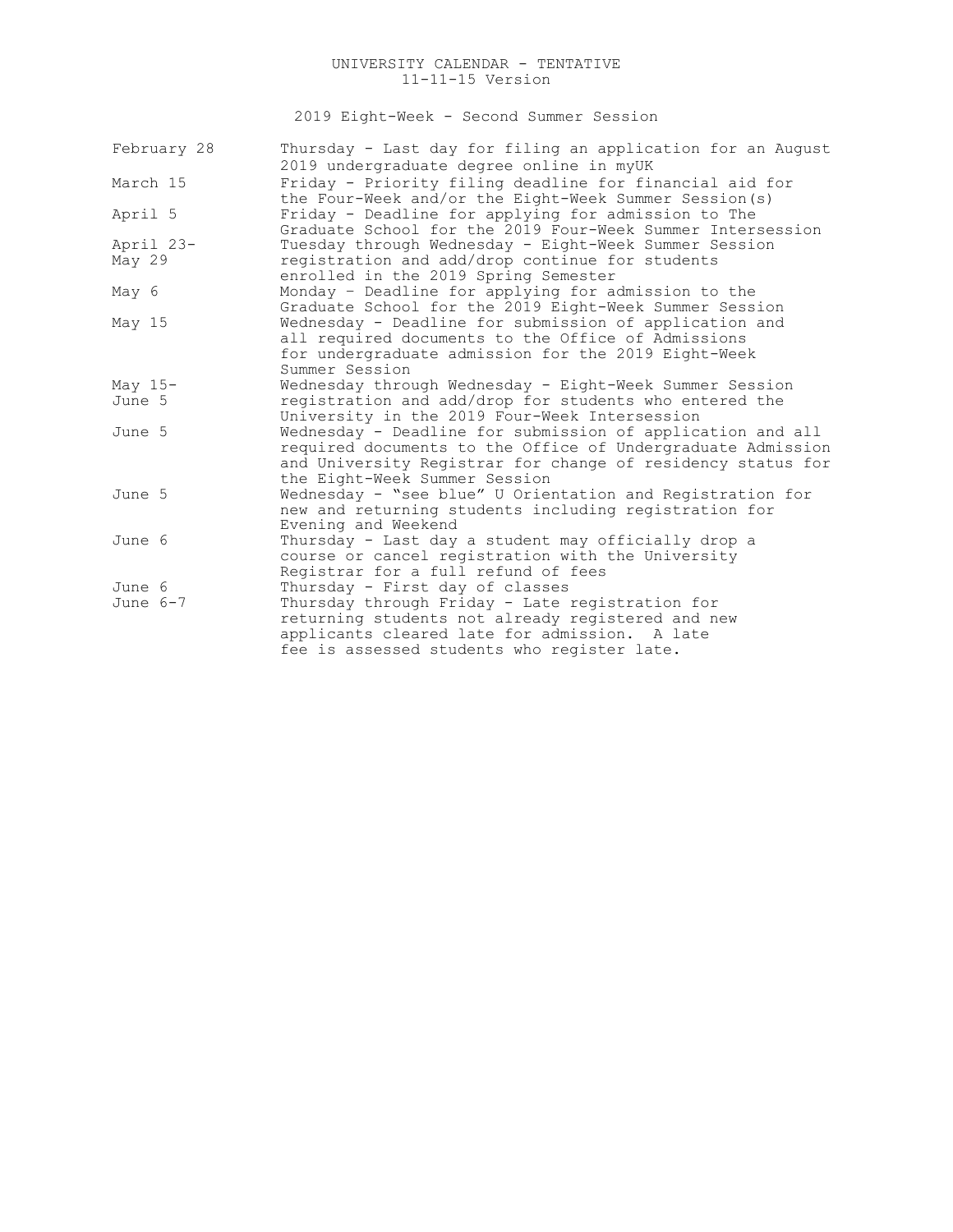2019 Eight-Week – Second Summer Session

| June 7   | Friday - Last day to enter an organized class for the<br>2019 Eight-Week Summer Session                                                                                                                                                    |
|----------|--------------------------------------------------------------------------------------------------------------------------------------------------------------------------------------------------------------------------------------------|
| June 7   | Friday - Last day to officially withdraw from the<br>University or reduce course load and receive an 80                                                                                                                                    |
| June 7   | percent refund<br>Friday - Last day for students in the Employee<br>Educational Program to submit EEP form to Human<br>Resource Services for tuition waiver for the 2019<br>Eight-Week Summer Session                                      |
| June 10  | Monday - Deadline for international applications to<br>be submitted to The Graduate School for the<br>Spring Semester                                                                                                                      |
| June 17  | Monday - Last day to change grading option (pass/fail<br>to letter grade or letter grade to pass/fail; audit<br>to credit or credit to audit)                                                                                              |
| June 17  | Monday - Last day to drop a course without it<br>appearing on the student's transcript                                                                                                                                                     |
| June 17- | Monday through Friday - Summer "see blue" U Orientation                                                                                                                                                                                    |
| July 12  | for new freshmen, (transfer) students, auditors, non-degree<br>and readmitted students enrolling for the 2019 Fall<br>Semester                                                                                                             |
| June 20  | Thursday - Last day to submit application for degree to<br>receive an August degree (in The Graduate School)                                                                                                                               |
| June 20  | Thursday - Last day for doctoral candidates for the August<br>2019 degree to submit a Notification of Intent to schedule<br>a final exam                                                                                                   |
| June 20  | Thursday - Last day to officially withdraw from the<br>University or reduce course load and receive a 50<br>percent refund                                                                                                                 |
| June 22  | Saturday - Payment deadline of registration fees and/or<br>housing and dining fees-if total amount due is not paid as<br>indicated on the account statement, a late payment fee<br>of 1.25 percent of the amount past due will be assessed |
| June 30  | Sunday - Last day for filing an application for a December<br>2019 undergraduate degree online in myUK                                                                                                                                     |
| July 3   | Wednesday - Last day to withdraw from the University<br>or reduce course load. Students can withdraw or<br>reduce course load after this date only for "urgent<br>non-academic reasons."                                                   |
| July 4   | Thursday - Independence Day - Academic Holiday                                                                                                                                                                                             |
| July 5   | Friday - Midterm of 2019 Eight-Week Summer Session                                                                                                                                                                                         |
| July 5   | Friday - Last day for candidates for an August degree to<br>schedule a final examination in the Graduate School                                                                                                                            |
| July 18  | Thursday - Last day for candidates for an August degree to<br>sit for the final examination in the graduate school                                                                                                                         |
| July 19  | Friday - Deadline for applying for admission to the<br>Graduate School for the 2019 Fall Semester                                                                                                                                          |
| July 22- | Monday through Monday - Final Grading window is open.<br>The                                                                                                                                                                               |
| August 5 | final deadline for submission of grades online in the<br>grading portal is midnight, August 5                                                                                                                                              |
| July 25  | Thursday - Last day for candidates to submit<br>thesis/dissertation for formal review to the Graduate<br>School                                                                                                                            |
| August 1 | Thursday - Last day for candidates for an August degree to<br>submit thesis/dissertation to the Graduate School                                                                                                                            |
| August 1 | Thursday - Final Examinations                                                                                                                                                                                                              |
| August 1 | Thursday - End of 2019 Eight-Week Summer Session                                                                                                                                                                                           |
| August 2 | Thursday - Last day for students in the Employee<br>Educational Program registered through August 1 to<br>submit EEP form to Human Resource Services to confirm<br>2019 Fall Semester registration and tuition waiver                      |
| August 5 | Monday - Final deadline for submission of grades online in<br>the grading portal is midnight                                                                                                                                               |